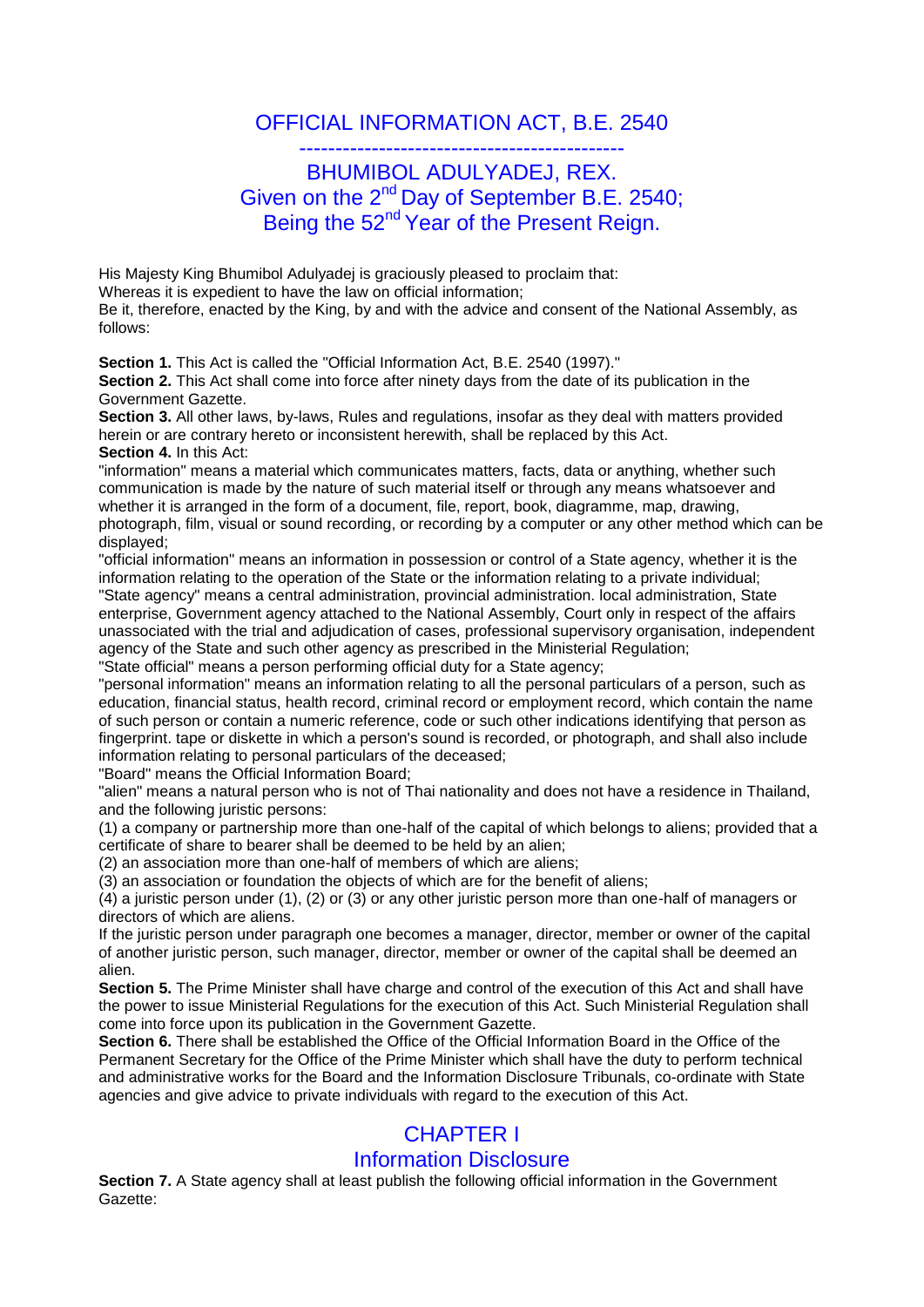(1) the structure and organisation of its operation;

(2) the summary of important powers and duties and operational methods;

(3) a contacting address for the purpose of contacting the State agency in order to request and obtain information or advice;

(4) by- laws, resolutions of the Council of Ministers, regulations, orders, circulars, Rules, work pattern, policies or interpretations only insofar as they are made or issued to have the same force as by-laws and intended to be of general application to private individuals concerned;

(5) such other information as determined by the Board.

If any information which has already been published for dissemination in sufficient number is published in the Government Gazette by making reference to such prior published material, it shall be deemed to comply with the provisions of paragraph one.

A State agency shall, for dissemination purpose, compile and make available the information under paragraph one for sale, disposal or distribution at its office as it thinks fit.

**Section 8.** If the information which must be published under section 7 (4) has not yet been published in the Government Gazette, may not be relied on in a manner unfavourable to any person unless such person has had actual knowledge thereof for a reasonable period of time.

**Section 9.** Subject to section 14 and section 15, a State agency shall make available at least the following official information for public inspection in accordance with the rules and procedure prescribed by the Board:

(1) a result of consideration or a decision which has a direct effect on a private individual including a dissenting opinion and an order relating thereto;

(2) a policy or an interpretation which does not fall within the scope of the requirement of publication in the Government Gazette under section 7 (4);

(3) a work-plan, project and annual expenditure estimate of the year of its preparation;

(4) a manual or order relating to work procedure of State officials which affects the rights and duties of private individuals;

(5) the published material to which a reference is made under section 7 paragraph two;

(6) a concession contract, agreement of a monopolistic nature or joint venture agreement with a private individual for the provision of public services;

(7) a resolution of the Council of Ministers or of such Board, Tribunal, Commission or Committee as established by law or by a resolution of the Council of Ministers; provided that the titles of the technical reports, fact reports or information relied on in such consideration shall also be specified; (8) such other information as determined by the Board.

If any part of the information made available for public inspection under paragraph one is prohibited from disclosure under section 14 or section 15, it shall be deleted, omitted or effected in such other manners whatsoever so as not to disclose such part of the information.

A person, whether interested in the matter concerned or not, has the right to inspect or obtain a copy or a certified copy of the information under paragraph one. In an appropriate case, a State agency may, with the approval of the Board, lay down the rules on the collection of fees therefor. For this purpose, regard shall also be had to the making of concession given to persons with low incomes, unless otherwise provided by specific law.

The extent to which an alien may enjoy the right under this section shall be provided by the Ministerial Regulation.

**Section 10.** The provisions of section 7 and section 9 do not affect official information which is required by specific law to be disseminated or disclosed by other means.

**Section 11.** If any person making a request for any official information other than the official information already published in the Government Gazette or already made available for public inspection or already made available for public studies under section 26 and such request makes a reasonably apprehensible mention of the intended information, the responsible State agency shall provide it to such person within a reasonable period of time, unless the request is made for an excessive amount or frequently without resonable cause.

If any official information is in a condition which can be easily damaged. a State agency may request for an extension of the period for its provision or may provide copies thereof in any such condition as to avoid damage thereto.

The official information provided by the State agency under paragraph one must be the information already subsisting in the condition ready for distribution without requiring new preparation, analysis, classification, compilation or creation, unless it is the case of transformation into a document from the information recorded in the visual or sound recording system, computer system or any other system as determined by the Board. If the State agency is of the opinion that the request is not for the benefit of trade and is necessary for the protection of the rights and liberties of such person or is beneficial to the public, the State agency may provide such information.

The provisions of paragraph three shall not prevent the State agency from creating new official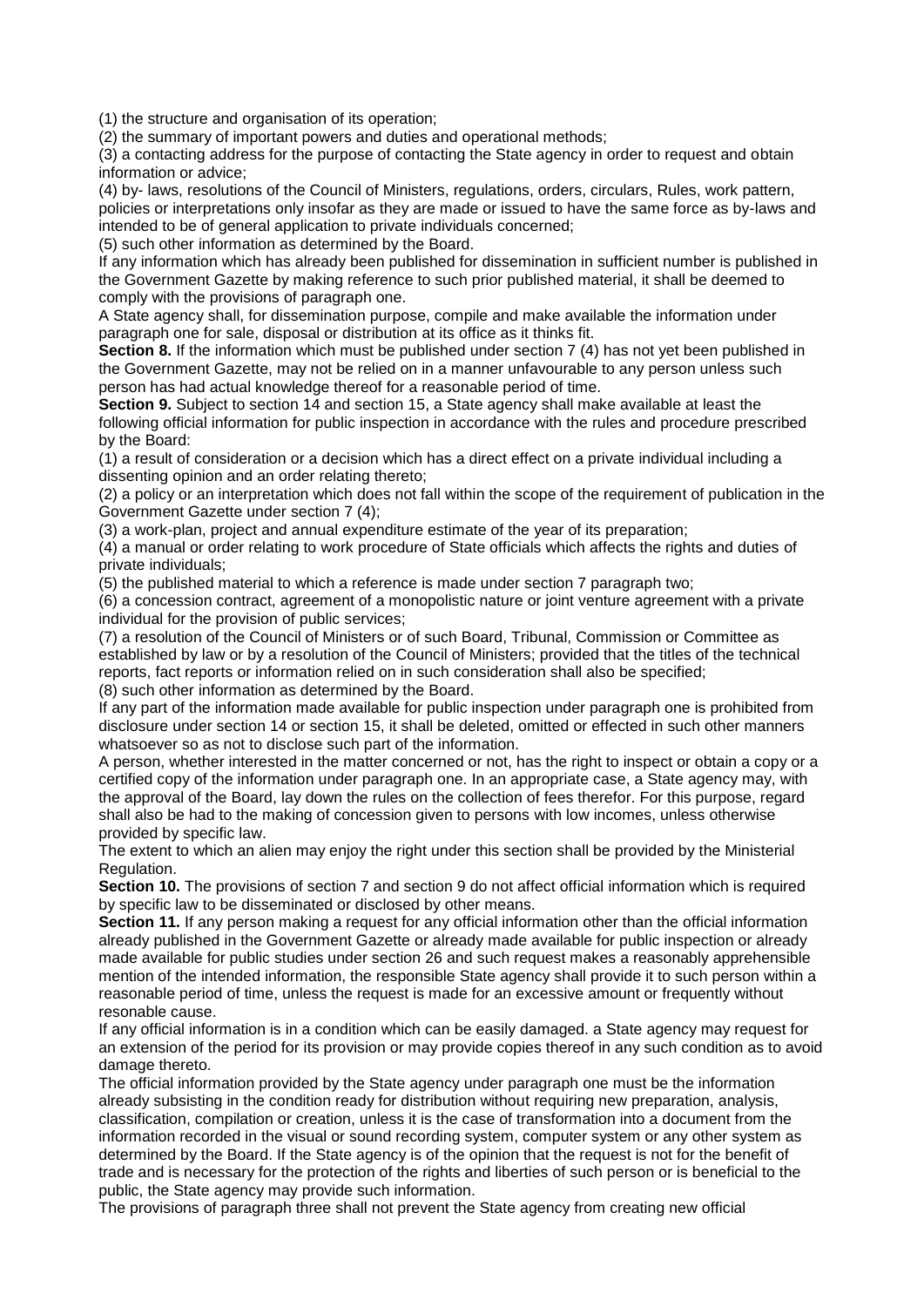information available to the person making the request if it is consistent with the usual powers and duties of such State agency.

The provisions of section 9 paragraph two, paragraph three and paragraph four shall apply mutatis mutandis to the provision of the information under this section.

**Section 12.**In the case where a person makes a request for official information under section 11, the State agency receiving the request shall, notwithstanding that the requested information is in the control of the central office or a branch office of such agency or in control of other State agency, give advice for the purpose of submitting the request to the State agency exercising the control of such information without delay.

If the State agency receiving the reques t is of the opinion that information for which the request is made is the information prepared by another State agency and prohibited from disclosure in accordance with Rule issued under section 16, it shall remit such request to the State agency preparing such information for further considering and making an order.

**Section 13.** Any person, who considers that a S tate agency fails to publish the information under section 7, fails to make the information available for public inspection under section 9, fails to provide him with the information under section 11, violates or fails to comply with this Act, or delays in performing its duties, or considers that he does not receive convenience without reasonable cause, is entitled to lodge a complaint with the Board, except where it is the case concerning the issuance of an order prohibiting the disclosure of information under section 15 or an order dismissing the objection under section 17 or an order refusing the correction, alteration or deletion of the personal information under section 25.

In the case where the complaint is lodged with the Board under paragraph one, the Board shall complete the consideration thereof within thirty days as from the date of the receipt of the complaint. In case of necessity, such period may be extended; provided that, the reason therefor is specified and the total period shall not exceed sixty days.

## CHAPTER II

#### Information Not Subject to Disclosure

**Section 14.**Official information which may jeopardise the Royal Institution shall not be disclosed. **Section 15.** A State agency or State official may issue an order prohibiting the disclosure of official information falling under any of the following descriptions, having regard to the performance of duties of the State agency under the law, public interests and the interests of the private individuals concerned: (1) the disclosure thereof will jeopardise the national security, international relations, or national economic or financial security;

(2) the disclosure thereof will result in the decline in the efficiency of law enforcement or failure to achieve its objectives, whether or not it is related to litigation, protection, suppression, verification, inspection, or knowledge of the source of the information;

(3) an opinion or advice given within the State agency with regard to the performance of any act, not including a technical report, fact report or information relied on for giving opinion or recommendation internally;

(4) the disclosure thereof will endanger the life or safety of any person;

(5) a medical report or personal information the disclosure of which will unreasonably encroach upon the right of privacy;

(6) an official information protected by law against disclosure or an information given by a person and intended to be kept undisclosed;

(7) other cases as prescribed in the Royal Decree.

An order prohibiting the disclosure of official information may be issued subject to any condition whatsoever, but there shall also be stated therein the type of information and the reasons for nondisclosure. It shall be deemed that the issuance of an order disclosing official information is the exclusive discretion of State officials in consecutive levels of command; provided that, a person who makes a request for the information may appeal to the Information Disclosure Tribunal as provided in this Act. **Section 16.** For the sake of practical clarity as to whether or not and on what conditions official information may be disclosed to any person and for the sake of expediency in having measures preventing its leakage, a State agency shall determine measures for the protection of such information in accordance with the Rule on Official Secrets Protection issued by the Council of Ministers.

**Section 17.** In the case where a State official is of the opinion that the disclosure of any official information may affect the interests of a person, the State official shall notify such person to present an objection within the specified period; provided that, reasonable time shall be given for this purpose which shall not be less than fifteen days as from the date of the receipt of the notification.

The person having been notified under paragraph one or a person knowing that the disclosure of any official information may affect his interests has the right to present an objection in writing against such disclosure to the responsible State official.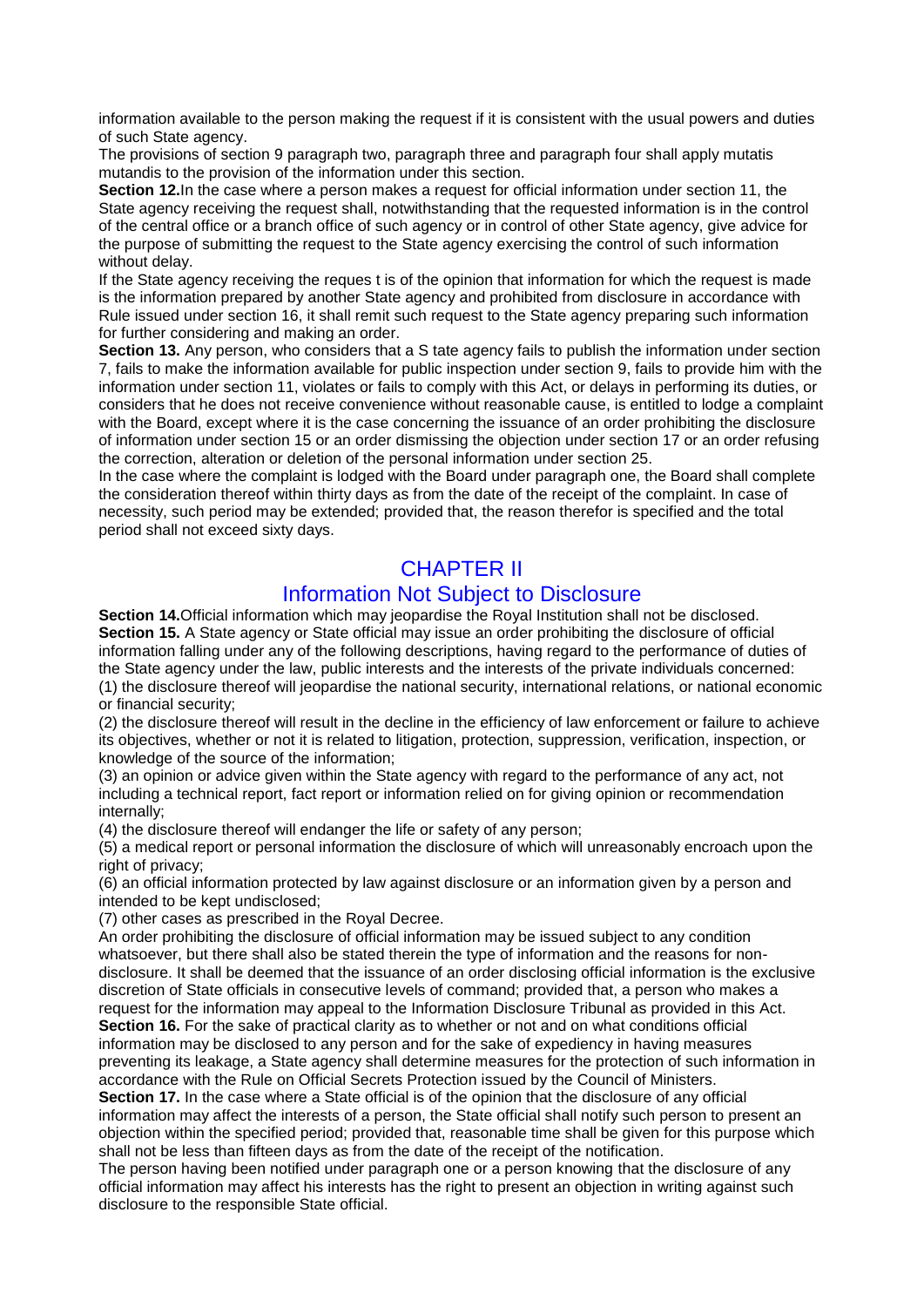In the case where there is an objection, the responsible State official shall, without delay, consider the objection and notify the result thereof to the person presenting it. In the case where an order dismissing the objection is made, State officials shall not disclose such information until the period for an appeal under section 18 has elapsed or until the Information Disclosure Tribunal has made a decision permitting the disclosure of such information, as the case may be.

**Section 18.** In the case where a State official issues an order prohibiting the disclosure of any information under section 14 or section 15 or dismissing the objection of the interested person under section 17, such person may appeal through the Board to the Information Disclosure Tribunal within fifteen days as from the date of the receipt of such order.

**Section 19.** The consideration, whether by the Board, the Information Disclosure Tribunal or the Court, of the information the disclosure of which is prohibited by an order shall be conducted under the procedure without having such information disclosed to any other person not relevent to the procedure of consideration, and in the case of necessity, the consideration may be conducted in the absence of any party.

**Section 20.** In disclosing any information the disclosure of which may constitute liability under any law, the State official shall be deemed to he exempt from such liability if he acts in good faith in the following circumstances:

(1) in respect of the information under section 15, where the State official duly proceeds in accordance with the Rule issued under section 16:

(2) in respect of the information under section 15, where the State official of the level specified in the Ministerial Regulation issues an order for a general disclosure or a specific disclosure to any person for securing a benefit of greater importance which relates to public interest, life, body, health or other benefit of a person and such order is reasonable; for this purpose, a restriction or condition may be imposed on the use of such information as appropriate.

The disclosure of the information under paragraph one does not constitute a ground for exempting the State agency from liability under the law, if any in such case.

## CHAPTER III

#### Personal Information

**Section 21.** For the purpose of this Chapter, "person" means a natural person who is of Thai nationality and a natural person who is not of Thai nationality but has a residence in Thailand.

**Section 22.** The National Intelligence Agency, the Office of the National Security Council and other State agencies specified in the Ministerial Regulation may. with the approval of the Board, issue the Rules prescribing rules, procedure and conditions for the inapplicability of the provisions of paragraph one (3) of section 23 to personal information in the control of such agencies.

Such other State agencies which may be specified in the Ministerial Regulation under paragraph one must be State agencies the operation of which will seriously be obstructed by the disclosure of personal information under section 23 paragraph one (3).

**Section 23.** A State agency shall take the following actions with regard to the provision of a personal information system:

(1) providing for a personal information system only insofar as it is relevant to and necessary for the achievement of the objectives of the operation of the State agency, and terminating the provision thereof whenever it becomes unnecessary;

(2) making efforts to collect information directly from the person who is the subject thereof, especially in the case where such person's interests will be directly affected;

(3) causing the following information to be published in the Government Gazette and examining and correcting the same regularly:

(a) the type of persons in respect of which information has been held;

(b) the type of the personal information system;

(c) the ordinary nature of the use of the information;

(d) the procedure for the inspection of the information of the person who is the subject thereof;

(e) the procedure for the making of a request for the correction and alteration of the information;

(f) the source of the information;

(4) examining and correcting personal information under its responsibility;

(5) providing an appropriate security system for the personal information system in order to prevent improper use or any use to the prejudice of the person who is the subject of the information.

In the case where the information has directly been collected from the person who is the subject thereof, a State agency shall, in advance or simultaneously with the request therefor, notify such person of the purpose for the use of the information, the ordinary nature of its use and whether such case of making the request is one which the information may be given voluntarily or one which it must be given compulsorily under the law.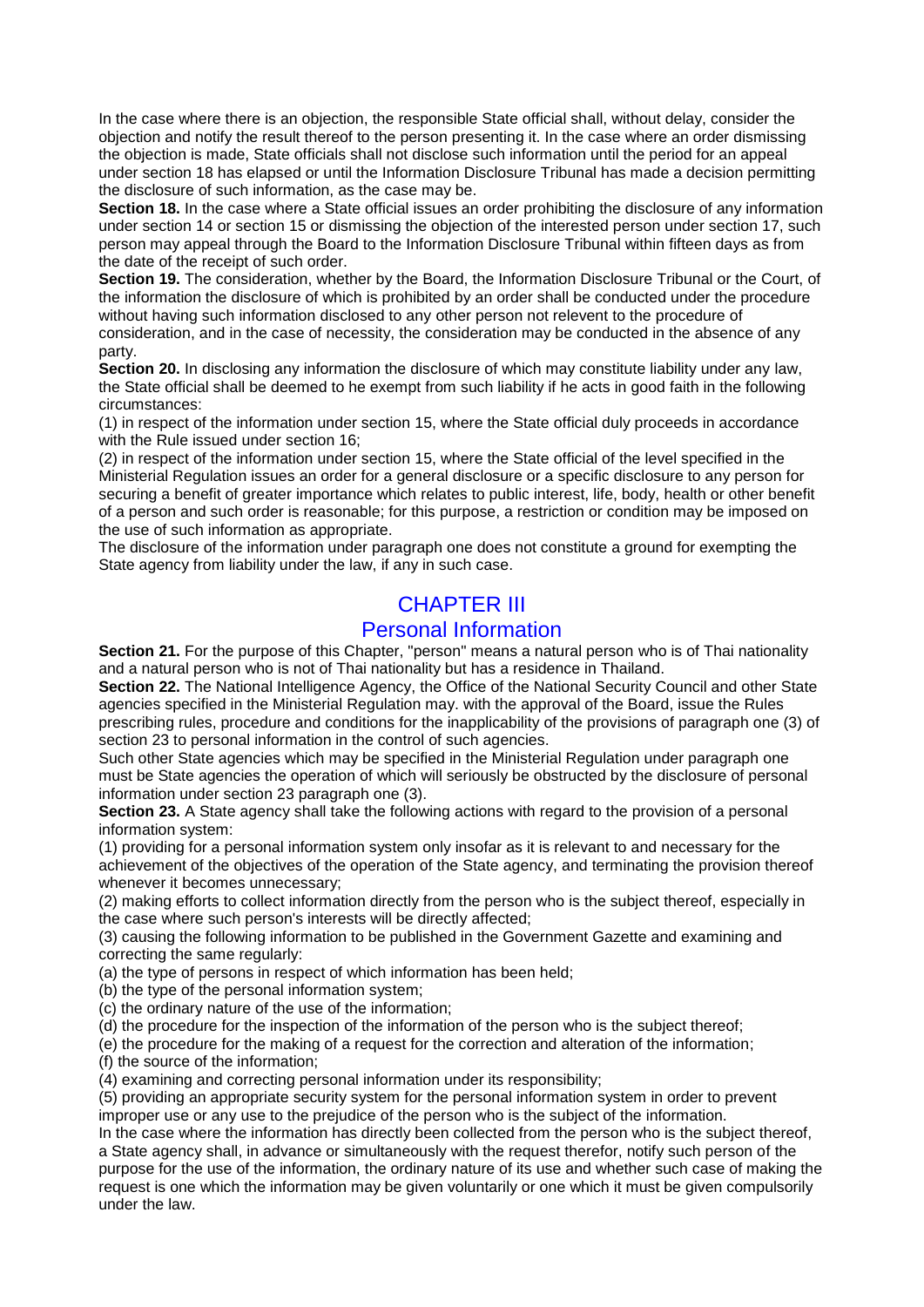In the case where the personal information is dispatched to any place which, in consequence thereof, may become known to general members of the public, a State agency must notify the person who is the subject thereof, unless it is carried out in conformity with the ordinary nature of the use of the information. **Section 24.** A State agency shall not disclose personal information in its control to other State agencies or other persons without prior or immediate consent given in writing by the person who is the subject thereof except for the disclosure in the following circumstances:

(1) the disclosure to State officials in its own agency for the purpose of using it in accordance with the powers and duties of such agency;

(2) the disclosure in its ordinary use within the objectives of the provision for such personal information system;

(3) the disclosure to State agencies which operate in the field of planning. statistics or censuses and have the duty to keep the personal information undisclosed;

(4) the disclosure for studies and research without mentioning the name or part revealing the identity of the person to whom the personal information is related;

(5) the disclosure to the National Archives Division, Fine Arts Department or other State agencies under section 26 paragraph one for the purpose of evaluating the value of keeping such information;

(6) the disclosure to State officials for the purpose of preventing the violation of law or non-compliance with the law, conducting investigations and inquiries or instituting legal actions of any type whatsoever;

(7) the disclosure necessary for the prevention or elimination of hazards to the life or health of persons; (8) the disclosure to the Court, State officials, State agencies or persons having the power under the law

to make a request for such information;

(9) other cases as prescribed in the Royal Decree;

In disclosing the personal information under paragraph one (3), (4), (5), (6), (7), (8) and (9), a list recording the disclosure shall be prepared and attached to such information in accordance with the rules and procedure prescribed in the Ministerial Regulation.

**Section 25.** Subject to section 14 and section 15, a person shall have the right to get access to personal information relating to him. When such person makes a request in writing, the State agency in control of such information shall allow him or his authorized representative to inspect or obtain a copy of the same. and section 9 paragraph two and paragraph three shall apply mutatis mutandis.

In the case where there exists a reasonable ground to disclose a medical report relating to any person, State officials may disclose it only to doctors entrusted by such person.

A person who considers that any part of personal information relating to him is incorrect shall have the right to make a request in writing to the State agency in control of such information to correct, alter or delete that part of information. The State agency shall consider the request and notify its result to such person without delay.

In the case where the State agency fails to correct, alter or delete the information pursuant to the request. such person shall have the right to appeal to the Information Disclosure Tribunal within thirty days as from the da!e of the receipt of the notification of the order refusing to correct, alter or delete the same. The appeal shall be submitted through the Board and, in any case, the person who is the subject of the information shall have the right to require the State official to attach his request to the relevant part of the information.

Such persons as specified in the Ministerial Regulation shall have the right to take action under section 23, section 24 and this section on behalf of a minor, an incompetent person, a quasi-incompetent person or the deceased person who was the subject of the information.

### CHAPTER IV

#### Historical information

**Section 26.** A State agency shall deliver official information, which it does not wish to keep or which is kept beyond the period under paragraph two as from the date of completing such information, to the National Archives Division, Fine Arts Department or other State agencies as specified in the Royal Decree, in order that it is selected for public studies.

The period of delivery of the official information under paragraph one shall be classified as follows: (1) in respect of official information under section 14, seventy-five years;

(2) in respect of official information under section 15, twenty years.

The period under paragraph two may be extended in the following cases:

(1) where the State agency still needs to keep the official information for its own use; provided that, it shall be kept and made available for public studies as agreed upon with the National Archives Division, Fine Arts Department;

(2) where State agency is of the opinion that such official information should not yet be disclosed; provided that, an order extending the period shall be issued for each particular case and such order shall also specify the length of extension which shall not exceed five years each.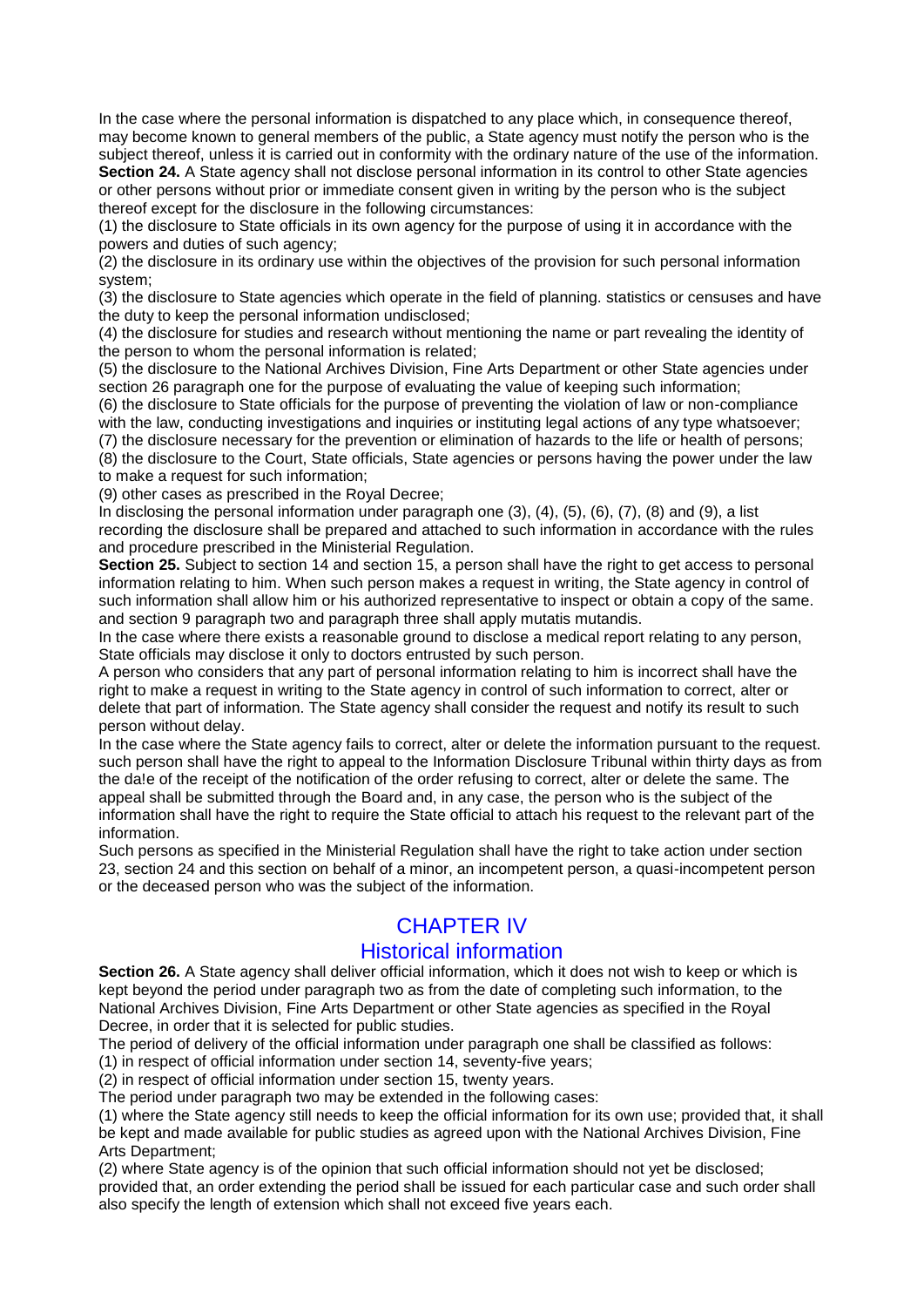The inspection or review of the extension of time in excess of necessity shall be in accordance with the rules and procedure as prescribed in the Ministerial Regulation.

The provisions of this section shall not apply to official information the destruction of which is required or allowed to be carried out by State agencies or Slate officials without need to keep it in accordance with the Rule prescribed by the Council of Ministers.

# CHAPTER V Official Information Board

**Section 27.** There shall be the Official Information Board consisting of Minister entrusted by the Prime Minister as Chairman, Permanent Secretary for the Office of the Prime Minister, Permanent Secretary for Defence, Permanent Secretary for Agriculture and Co-operatives, Permanent Secretary for Finance, Permanent Secretary for Foreign Affairs, Permanent Secretary for Interior, Permanent Secretary for Commerce. Secretary-General of the Council of State, Secretary-General of the Civil Service Commission, Secretary-General of the National Security Council, Secretary-General of the House of the Representatives, Director of the National Intelligence Agency, Director of the Bureau of the Budget and nine other qualified persons appointed by the Council of Ministers from the public sector and the private sector as members.

The Permanent Secretary for the Office of the Prime Minister shall appoint a Government official of the Office of the Permanent Secretary for the Office of the Prime Minister to act as Secretary and two others as Assistant Secretaries.

**Section 28.** The Board shall have the powers and duties as follows:

(1) to supervise and give advice with regard to the performance of duties of State officials and State agencies for the implementation of this Act;

(2) to give advice to State officials or State agencies with regard to the implementation of this Act as requested;

(3) to give recommendations on the enactment of the Royal Decrees and the issuance of the Ministerial Regulations or the Rules of the Council of Ministers under this Act;

(4) to consider and give opinions on the complaints under section 13;

(5) to submit a report on the implementation of this Act to the Council of Ministers from time to time as appropriate but at least once a year;

(6) to perform other duties provided in this Act; (7) to carry out other acts as entrusted by the Council of Ministers or the Prime Minister.

**Section 29.** A qualified member appointed under section 27 shall hold office for the term of three years as from the date of appointment. The outgoing qualified member may be re-appointed.

**Section 30.** In addition to the vacation of office at the expiration of the term. a qualified member appointed under section 27 vacates office upon:

 $(1)$  death:

(2) resignation:

(3) being removed by the Council of Ministers by reason of misconduct, improper or dishonest performance of his duties, or incapability;

(4) being a bankrupt;

(5) being an incompetent or quasi-incompetent person;

(6) having been imprisoned by a final judgment to a term of imprisonment, except for an offence committed through negligence or a petty offence.

**Section 31.** At a meeting of the Board, the presence of not less than one-half of the total number of the members is required to constitute a quorum.

The Chairman shall preside over the meeting. If the Chairman is not present at the meeting or is unable to perform his duties, the members present may elect one among themselves to preside over the meeting. The decision of the meeting shall be by a majority of votes. Each member shall nave one vote. In the case of an equality of votes, the presiding member shall have an additional vote as a casting vote. **Section 32.** The Board shall have the power to summon any person to give statements or to furnish an object, document or evidence for its consideration.

**Section 33.** In the case where a State agency denies that there is such information as requested, whether it is the case under section 11 or section 25, if the person so requesting does not believe that it is true and lodges a complaint v;ith the Board under section 13, the Board shall have the power to inspect the relevant official information and notify the complainant of the result of the inspection.

The State agency or State official shall allow the Board or the person entrusted by the Board to inspect the information which is in its or his possession, whether or not it is the information permitted to be disclosed.

**Section 34.** The Board may appoint a sub-committee for considering any inatter or performing any act as